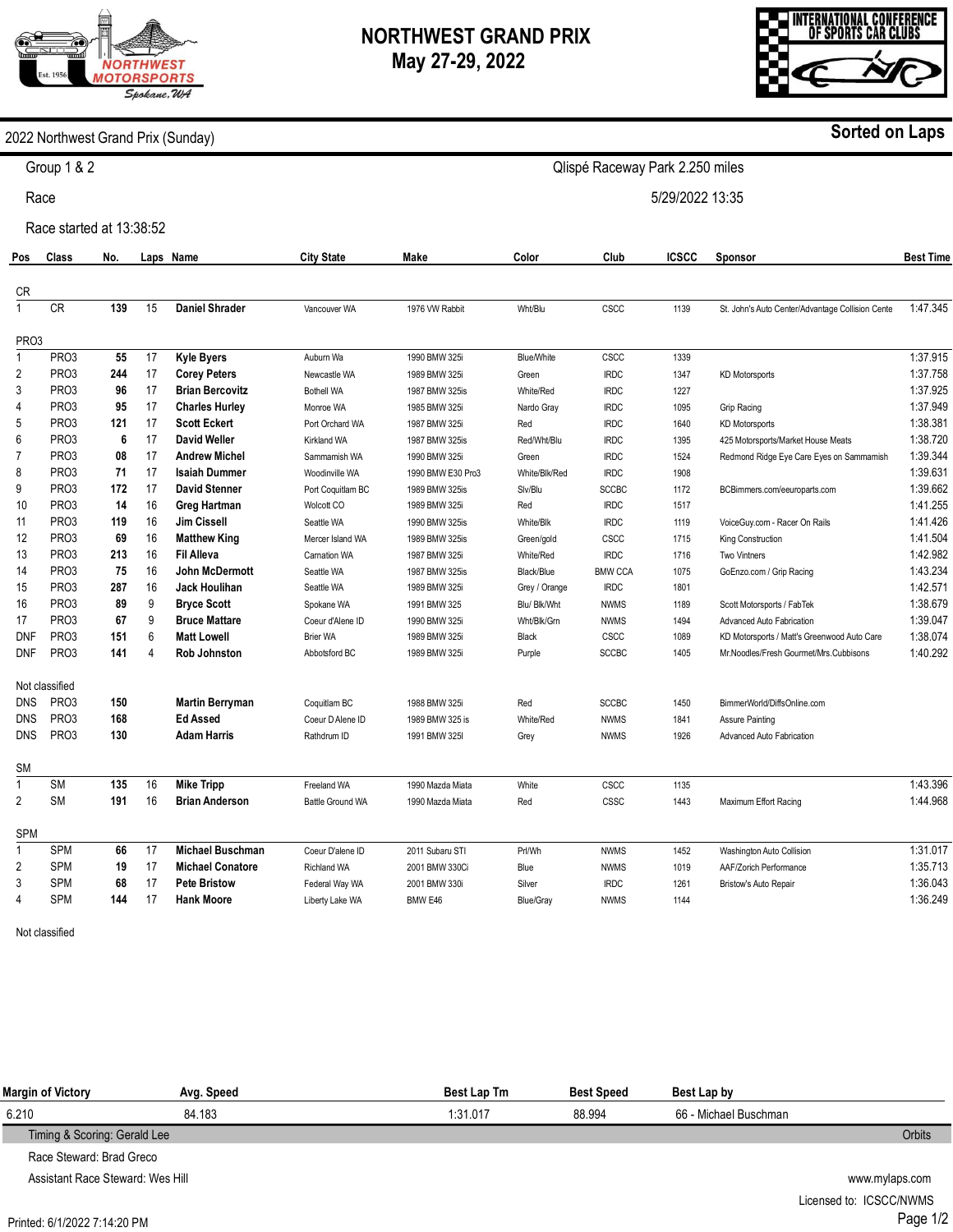

**144cw** 

**Chris Ward** 

DNS

SPM

## **NORTHWEST GRAND PRIX May 27-29, 2022**



#### **Pos Class No. Laps Name City State Make Color Club ICSCC Sponsor** Best Time **Sorted on Laps** 2022 Northwest Grand Prix (Sunday) Group 1 & 2 Race Race started at 13:38:52 Qlispé Raceway Park 2.250 miles 5/29/2022 13:35

Green/Wht

NWMS

1513

BMW E46

Liberty Lake WA

| Margin of Victory                | Avg. Speed | Best Lap Tm | <b>Best Speed</b> | Best Lap by           |                |
|----------------------------------|------------|-------------|-------------------|-----------------------|----------------|
| 6.210                            | 84.183     | 1:31.017    | 88.994            | 66 - Michael Buschman |                |
| Timing & Scoring: Gerald Lee     |            |             |                   |                       | Orbits         |
| Race Steward: Brad Greco         |            |             |                   |                       |                |
| Assistant Race Steward: Wes Hill |            |             |                   |                       | www.mylaps.com |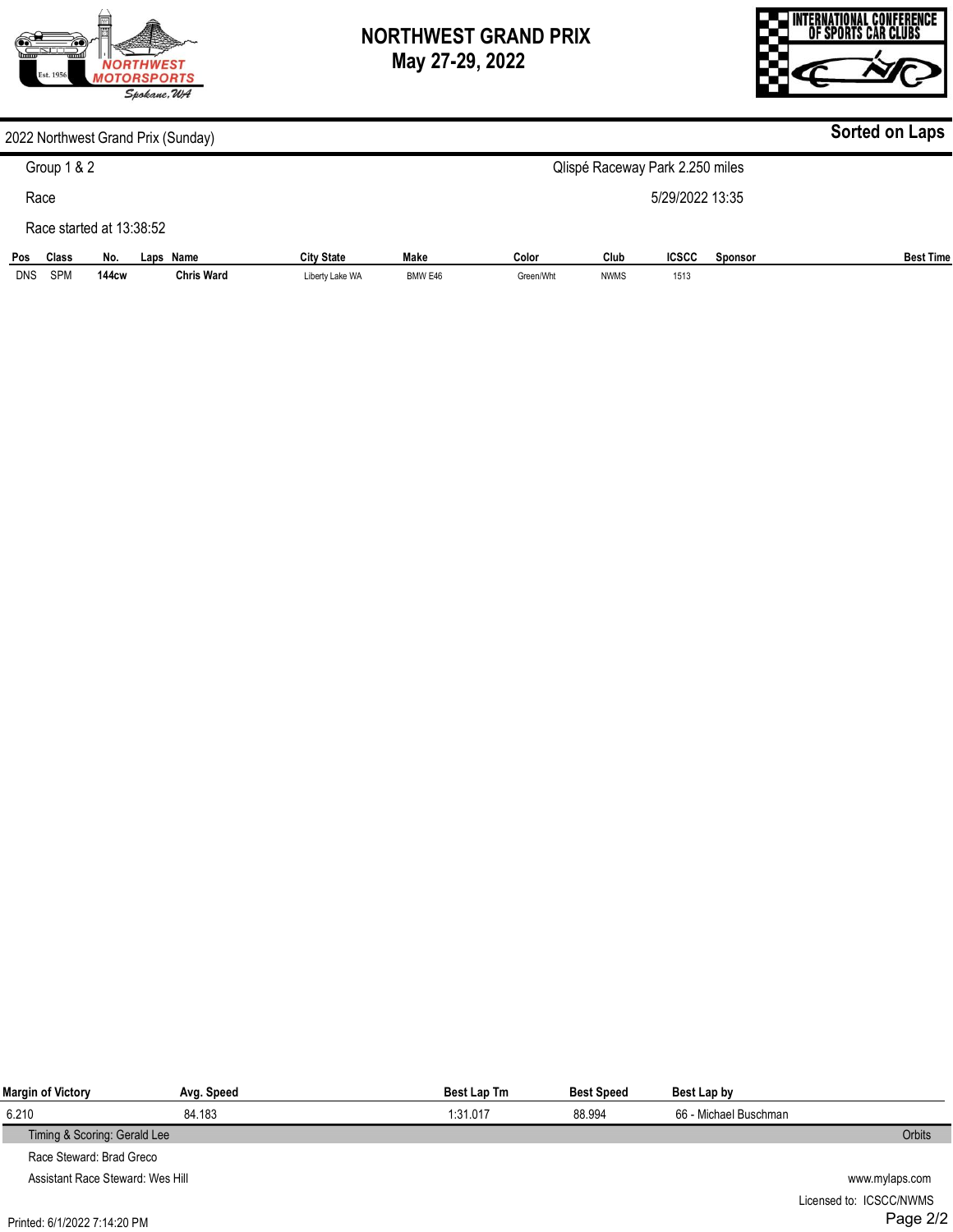# **ORTHWEST MOTORSPORTS** Spokane, WA

## **NORTHWEST GRAND PRIX May 27-29, 2022**

Qlispé Raceway Park 2.250 miles

5/29/2022 12:15



#### 2022 Northwest Grand Prix (Sunday)

Group 4 & 5

Race

Race started at 12:19:07

| Pos         | Class           | No. |    | Laps Name                      | <b>City State</b>      | Make                    | Color            | Club         | <b>ICSCC</b> | <b>Sponsor</b>                           | <b>Best Time</b> |
|-------------|-----------------|-----|----|--------------------------------|------------------------|-------------------------|------------------|--------------|--------------|------------------------------------------|------------------|
| CT4         |                 |     |    |                                |                        |                         |                  |              |              |                                          |                  |
|             | CT4             | 67  | 15 | <b>Bruce Mattare</b>           | Coeur d'Alene ID       | 1990 BMW 325i           | Wht/Blk/Grn      | <b>NWMS</b>  | 1494         | Advanced Auto Fabrication                | 1:41.450         |
| 2           | CT4             | 71  | 15 | <b>Isaiah Dummer</b>           | Woodinville WA         | 1990 BMW E30 Pro3       | White/Blk/Red    | <b>IRDC</b>  | 1908         |                                          | 1:41.721         |
| 3           | CT4             | 08  | 15 | <b>Andrew Michel</b>           | Sammamish WA           | 1990 BMW 325i           | Green            | <b>IRDC</b>  | 1524         | Redmond Ridge Eye Care Eyes on Sammamish | 1:42.850         |
| 4           | CT4             | 69  | 15 | <b>Matthew King</b>            | Mercer Island WA       | 1989 BMW 325is          | Green/gold       | CSCC         | 1715         | King Construction                        | 1:43.415         |
| 5           | CT4             | 168 | 14 | <b>Ed Assed</b>                | Coeur D Alene ID       | 1989 BMW 325 is         | White/Red        | <b>NWMS</b>  | 1841         | <b>Assure Painting</b>                   | 1:48.220         |
| <b>DNF</b>  | CT4             | 150 | 5  | <b>Lester Soman</b>            | Garibaldi Highlands BC | 1988 BMW 325i           | <b>RED</b>       | <b>SCCBC</b> | 1602         |                                          | 1:45.897         |
| EIP         |                 |     |    |                                |                        |                         |                  |              |              |                                          |                  |
|             | EIP             | 162 | 15 | <b>Adam Achepohl</b>           | Monroe OR              | 1987 Porsche 944        | Grey             | cscc         |              | Gemini Concrete Pumping                  | 1:38.063         |
|             | Not classified  |     |    |                                |                        |                         |                  |              |              |                                          |                  |
| <b>DNS</b>  | EIP             | 130 |    | <b>Adam Harris</b>             | Rathdrum ID            | 1991 BMW 325I           | Grey             | <b>NWMS</b>  | 1926         | Advanced Auto Fabrication                |                  |
|             | Not classified  |     |    |                                |                        |                         |                  |              |              |                                          |                  |
| <b>DNS</b>  | GT <sub>1</sub> | 42  |    | <b>Crellin (Chris) Pauling</b> | <b>Richland WA</b>     | 2006 Chevrolet Corvette | Blue             | <b>IRDC</b>  | 1720         | Berkshire Hathaway HomeServices          |                  |
| <b>ITA</b>  |                 |     |    |                                |                        |                         |                  |              |              |                                          |                  |
|             | <b>ITA</b>      | 191 | 14 | <b>Brian Anderson</b>          | Battle Ground WA       | 1990 Mazda Miata        | Red              | CSSC         | 1443         | Maximum Effort Racing                    | 1:50.407         |
| <b>SE46</b> |                 |     |    |                                |                        |                         |                  |              |              |                                          |                  |
|             | <b>SE46</b>     | 73  | 15 | <b>Bill Ecker</b>              | Olympia WA             | 2001 BMW 330            | <b>Blues</b>     | <b>IRDC</b>  | 1364         |                                          | 1:40.124         |
| 2           | <b>SE46</b>     | 68  | 15 | <b>Pete Bristow</b>            | Federal Way WA         | 2001 BMW 330i           | Silver           | <b>IRDC</b>  | 1261         | Bristow's Auto Repair                    | 1:39.676         |
| 3           | <b>SE46</b>     | 144 | 15 | <b>Chris Ward</b>              | Liberty Lake WA        | BMW E46                 | <b>Blue/Gray</b> | <b>NWMS</b>  | 1513         |                                          | 1:41.410         |
|             |                 |     |    |                                |                        |                         |                  |              |              |                                          |                  |

| Margin of Victory            | Avg. Speed | Best Lap Tm | <b>Best Speed</b> | Best Lap by         |               |
|------------------------------|------------|-------------|-------------------|---------------------|---------------|
| 0.160                        | 78.842     | 1:38.063    | 82.600            | 162 - Adam Achepohl |               |
| Timing & Scoring: Gerald Lee |            |             |                   |                     | <b>Orbits</b> |
| Race Steward: Brad Greco     |            |             |                   |                     |               |

Assistant Race Steward: Wes Hill

**Sorted on Laps**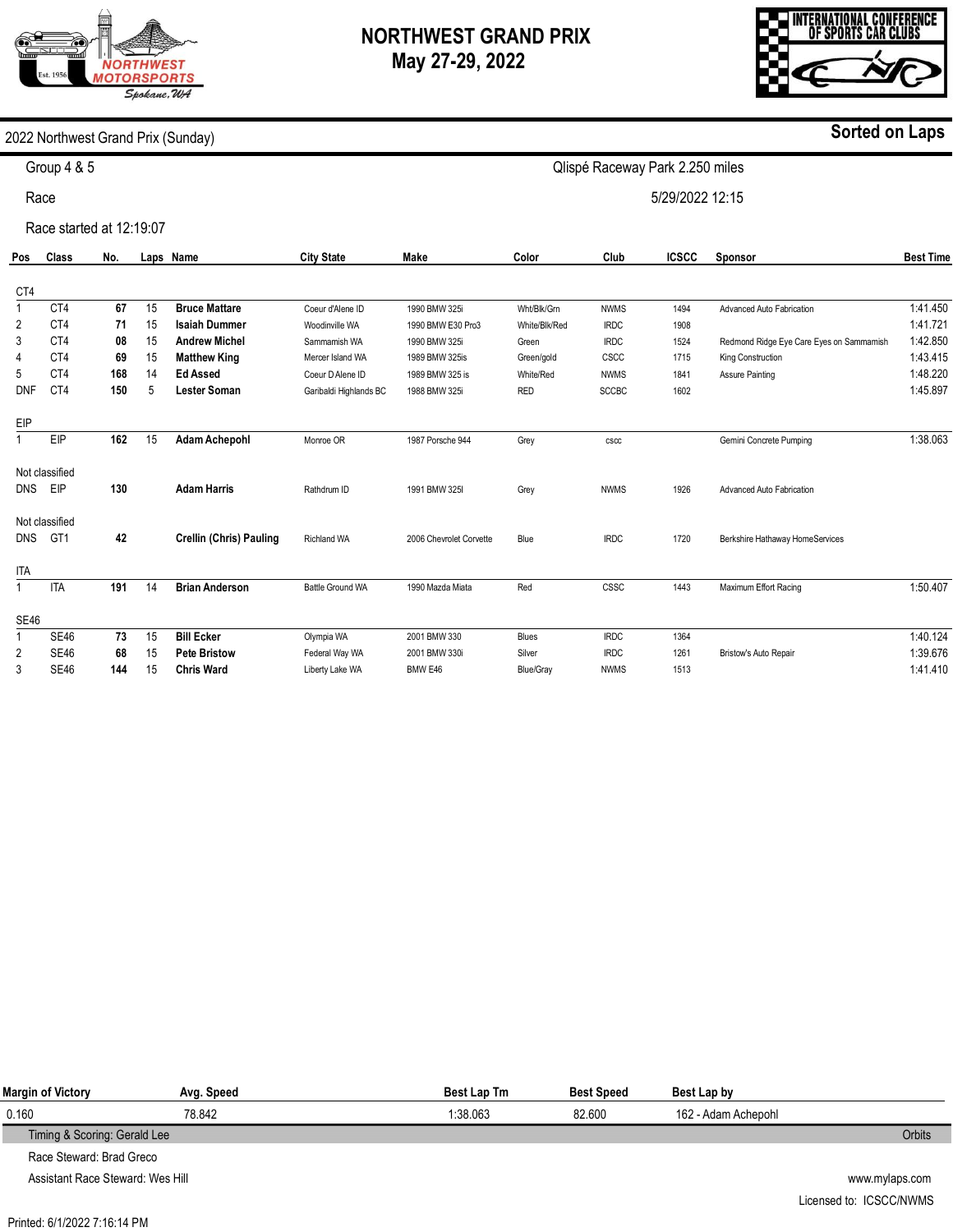## **NORTHWEST GRAND PRIX May 27-29, 2022**

INTERNATIONAL CONFERENCE<br>Of Sports Car Clubs

**Sorted on Laps**

#### 2022 Northwest Grand Prix (Sunday)

**ORTHWEST IOTORSPORTS** Spokane, WA

| Group 3 & 6 |  |
|-------------|--|

Race

Race started at 12:59:12

| Pos            | <b>Class</b> | No. |    | Laps Name             | <b>City State</b>  | Make               | Color        | Club         | <b>ICSCC</b> | Sponsor                       | <b>Best Time</b> |
|----------------|--------------|-----|----|-----------------------|--------------------|--------------------|--------------|--------------|--------------|-------------------------------|------------------|
|                |              |     |    |                       |                    |                    |              |              |              |                               |                  |
| CC4            |              |     |    |                       |                    |                    |              |              |              |                               |                  |
|                | CC4          | 777 | 16 | Cem Aykan             | Issaquah WA        | Caterham Caterham  | Red          | <b>ICSCC</b> | 1734         |                               | 1:34.327         |
| 2              | CC4          | 6   | 16 | <b>Bruce Beachman</b> | Woodinville WA     | Caterham Seven     | Blue         | TC           | 1256         | Beachman Racing               | 1:34.978         |
| 3              | CC4          | 42  | 16 | Tom Forsyth           | Kirkland WA        | Caterham Seven     | White        | <b>IRDC</b>  | 1501         | Beachman Racing               | 1:38.450         |
| 4              | CC4          | 96  | 16 | <b>Soner Terek</b>    | <b>Kirkland WA</b> | 2005 Caterham 7    | Blue         | <b>IRDC</b>  | 1906         |                               | 1:38.501         |
| <b>CF</b>      |              |     |    |                       |                    |                    |              |              |              |                               |                  |
|                | CF           | 32  | 16 | R Lawence Bangert     | Issaquah WA        | 1979 Crossle 35F   | Turgo/Wht    | <b>IRDC</b>  | 1332         | R and A Mfg                   | 1:33.865         |
| FC             |              |     |    |                       |                    |                    |              |              |              |                               |                  |
|                | FC           | 04  | 17 | <b>Greg Coffin</b>    | Veradale WA        | 1999 Mygale F2000  | Blue         | <b>NWMS</b>  | <b>SCCA</b>  | <b>Hayes Cages</b>            | 1:26.519         |
| <b>FM</b>      |              |     |    |                       |                    |                    |              |              |              |                               |                  |
| $\overline{A}$ | <b>FM</b>    | 41  | 17 | George Doran          | Spokane WA         | 1999 Formula Mazda | Blk/Burgandy | <b>NWMS</b>  | 1041         | Windermere Manito Real Estate | 1:30.193         |
| <b>NOW</b>     |              |     |    |                       |                    |                    |              |              |              |                               |                  |
|                | <b>NOW</b>   | 250 | 11 | <b>Rich Gaffey</b>    | Spokane WA         | Radical pr6        | yellow/red   | <b>NWMS</b>  | 1623         |                               | 1:51.361         |

Qlispé Raceway Park 2.250 miles

5/29/2022 12:55

| Margin of Victory                | Avg. Speed | <b>Best Lap Tm</b> | <b>Best Speed</b> | Best Lap by      |                |
|----------------------------------|------------|--------------------|-------------------|------------------|----------------|
| 45.635                           | 87.112     | 1:26.519           | 93.621            | 04 - Greg Coffin |                |
| Timing & Scoring: Gerald Lee     |            |                    |                   |                  | <b>Orbits</b>  |
| Race Steward: Brad Greco         |            |                    |                   |                  |                |
| Assistant Race Steward: Wes Hill |            |                    |                   |                  | www.mylaps.com |